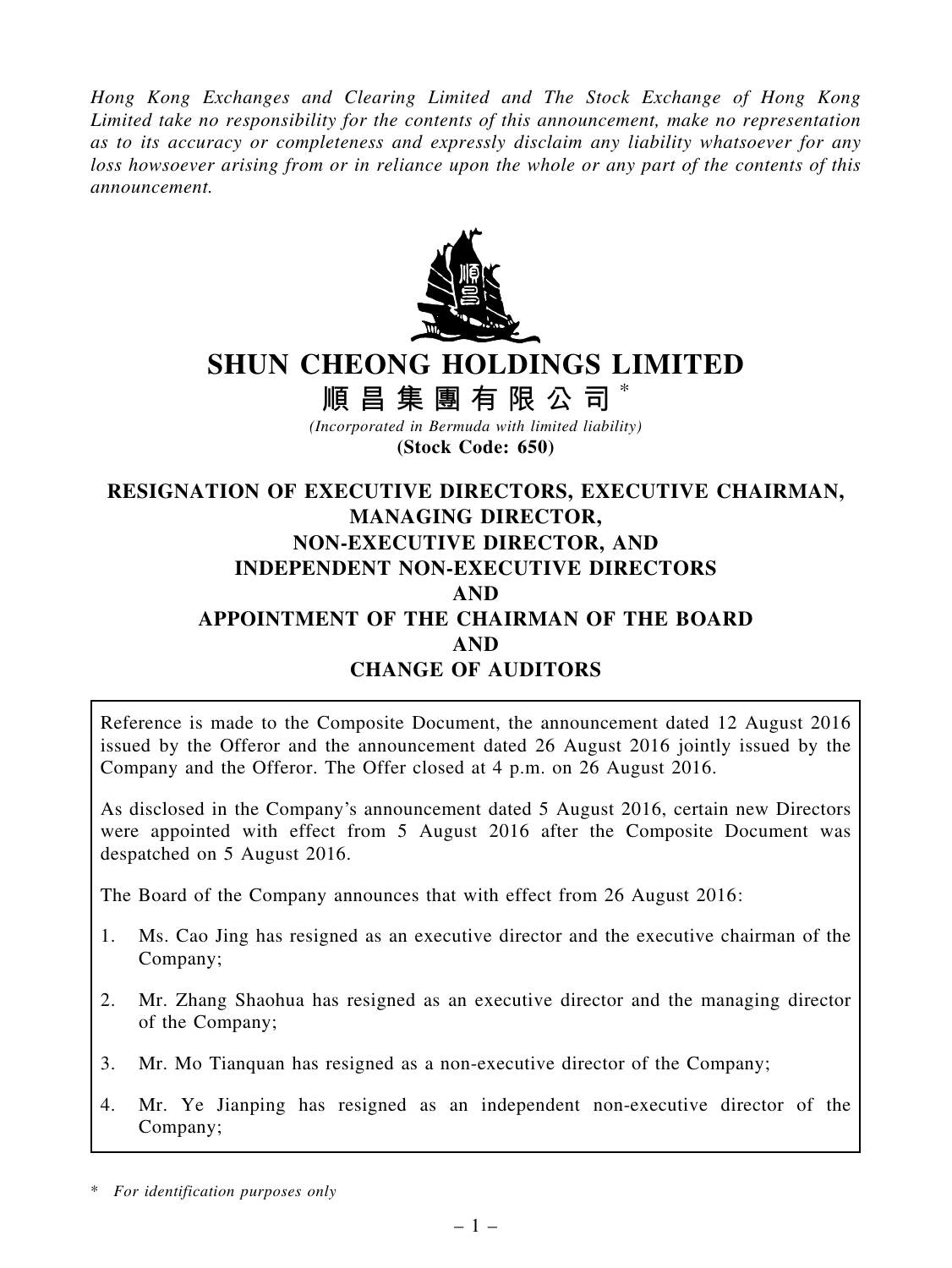- 5. Mr. Derek Myles Palaschuk has resigned as an independent non-executive director of the Company; and
- 6. Mr. Wang Jingbo has been appointed as the Chairman of the Board.

The Board also announces that SHINEWING resigned as the auditors of the Company on 26 August 2016 at the request of the Board and following such resignation, KPMG has been appointed as the auditors of the Company with effect from 26 August 2016 to fill the casual vacancy and to hold office until the conclusion of the AGM to be held on 28 September 2016.

Reference is made to the composite offer and response document dated 5 August 2016 (the ''Composite Document'') jointly issued by the Company and Titan Gas Technology Investment Limited (the ''Offeror''), the announcement dated 12 August 2016 issued by the Offeror and the announcement dated 26 August 2016 jointly issued by the Company and the Offeror. Capitalised terms used herein shall have the same meaning as defined in the Composite Document, unless stated otherwise.

### RESIGNATION OF EXECUTIVE DIRECTORS, EXECUTIVE CHAIRMAN, MANAGING DIRECTOR, NON-EXECUTIVE DIRECTOR AND INDEPENDENT NON-EXECUTIVE DIRECTORS

The Offer closed at 4 p.m. on 26 August 2016. As disclosed in the Company's announcement dated 5 August 2016, certain new Directors were appointed with effect from 5 August 2016 after the Composite Document was despatched on 5 August 2016.

The Board of the Company announces that, due to their personal endeavours and/or desire to devote more time to their other commitments, Ms. Cao Jing ("Ms. Cao") has resigned as an executive director and the executive chairman of the Company, Mr. Zhang Shaohua (''Mr. Zhang'') has resigned as an executive director and the managing director of the Company, Mr. Mo Tianquan ("Mr. Mo") has resigned as a non-executive director of the Company, Mr. Ye Jianping ("Mr. Ye") has resigned as an independent non-executive director of the Company, and Mr. Derek Myles Palaschuk (''Mr. Palaschuk'') has resigned as an independent non-executive director of the Company, all of which with effect from 26 August 2016.

Ms. Cao, Mr. Zhang, Mr. Mo, Mr. Ye, and Mr. Palaschuk (together, the ''Departing Directors") have confirmed that they have no disagreement with the Board, and there are no matters with respect to their resignations that need to be brought to the attention of the shareholders of the Company.

The Board would like to express its appreciation to the Departing Directors for their contributions to the Company.

### APPOINTMENT OF THE CHAIRMAN OF THE BOARD

The Board is please to announce that Mr. Wang Jingbo has been appointed as the Chairman of the Board with effect from 26 August 2016.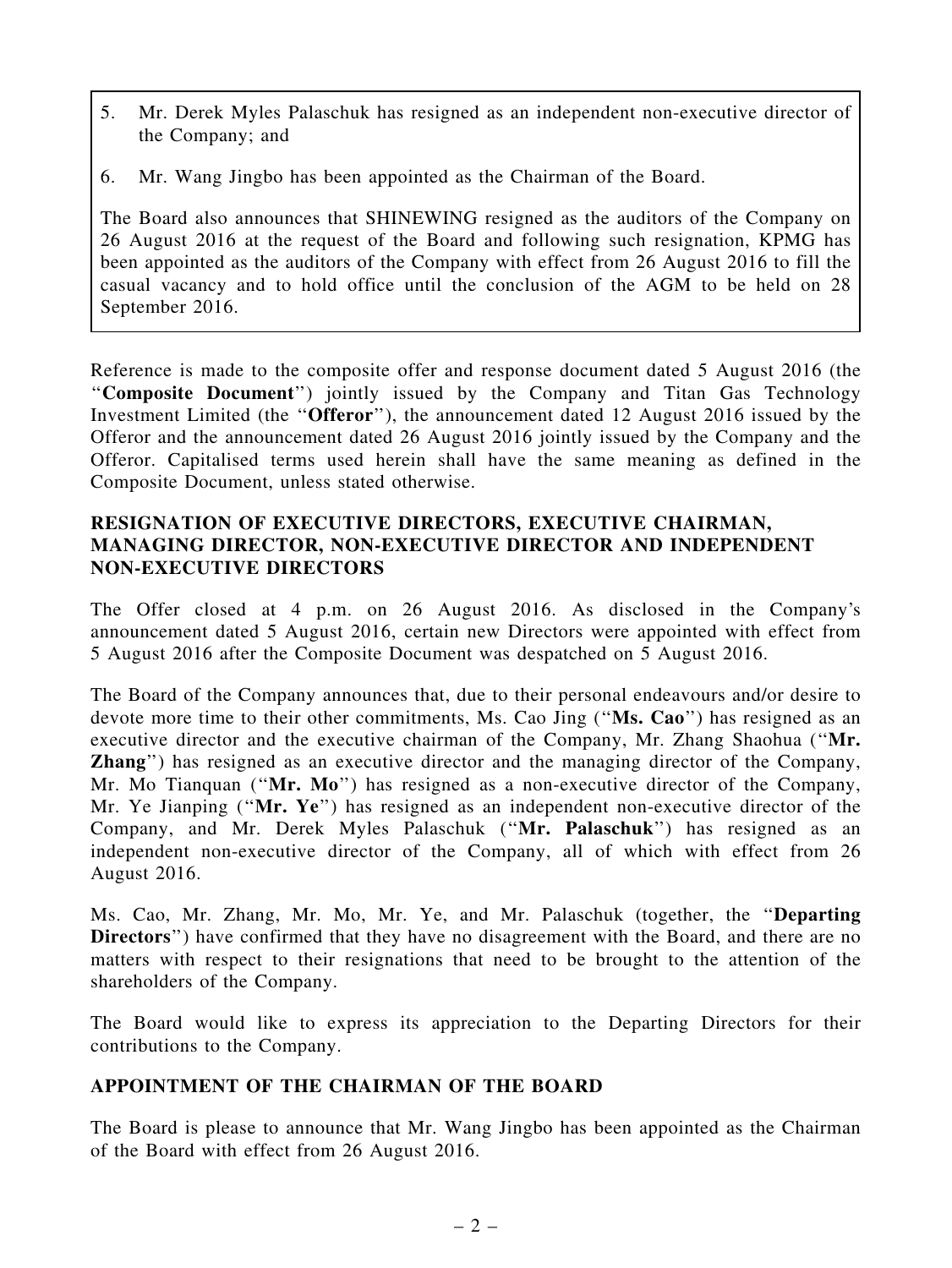#### CHANGE OF AUDITORS

The Board also announces that SHINEWING (HK) CPA Limited (''SHINEWING'') resigned as the auditors of the Company on 26 August 2016 at the request of the Board and following such resignation, the Board has appointed KPMG as the auditors of the Company with effect from 26 August 2016 to fill the casual vacancy. KPMG shall hold office until conclusion of the annual general meeting of the Company to be held on 28 September 2016 (the ''AGM'').

The change of the auditors of the Company is a commercial decision of the Company and the Board is of the view that a Big Four international audit firm would be more appropriate to cater for the Group's business development strategies. KPMG was the reporting auditors of 錫林郭勒盟宏博礦業開發有限公司 which is now the only operating subsidiary of the Company and having regard to the resources and experience of KPMG, the Board considers that it is in the best interests of the Company and the Shareholders as a whole to appoint KPMG as the new auditors of the Company.

SHINEWING would like to draw the attention to the fact that the auditors' report dated 30 June 2016 (the ''Auditors' Report'') issued on the consolidated financial statements of the Company for the year ended 31 March 2016 was disclaimed in respect of the material uncertainty relating to the going concern basis of the Company. Details of the abovementioned were set out in the Auditors' Report. SHINEWING has confirmed that it did not commence any audit work in the financial statements of the Company and its subsidiaries for the financial year ending 31 March 2017.

Other than the above matters, SHINEWING has confirmed that there are no circumstances connected with its resignation that it considers need to be brought to the attention of the Shareholders or creditors of the Company.

The management has noted the material uncertainty relating to the going concern of the Company raised as mentioned above. Reference is made to the announcement of the Company dated 29 July 2016 in relation to, inter alia, completion of the Transactions. As mentioned in the Company's circular dated 29 June 2016 (the "Circular"), after taking into account the existing and available financial resources available to the Group and completion of the Transactions, the Directors are of the view that, following completion of the Transactions, the Group has sufficient working capital to meet at least 125% of its requirements in the 12 months from the date of the Circular.

The Board confirms that there are no circumstances in connection with the change of auditors which it considers should be brought to the attention of the Shareholders.

The Board would like to take this opportunity to express its gratitude for SHINEWING's services rendered to the Company.

> By Order of the Board SHUN CHEONG HOLDINGS LIMITED Wang Jingbo Chairman and Chief Executive Officer

Hong Kong, 26 August 2016